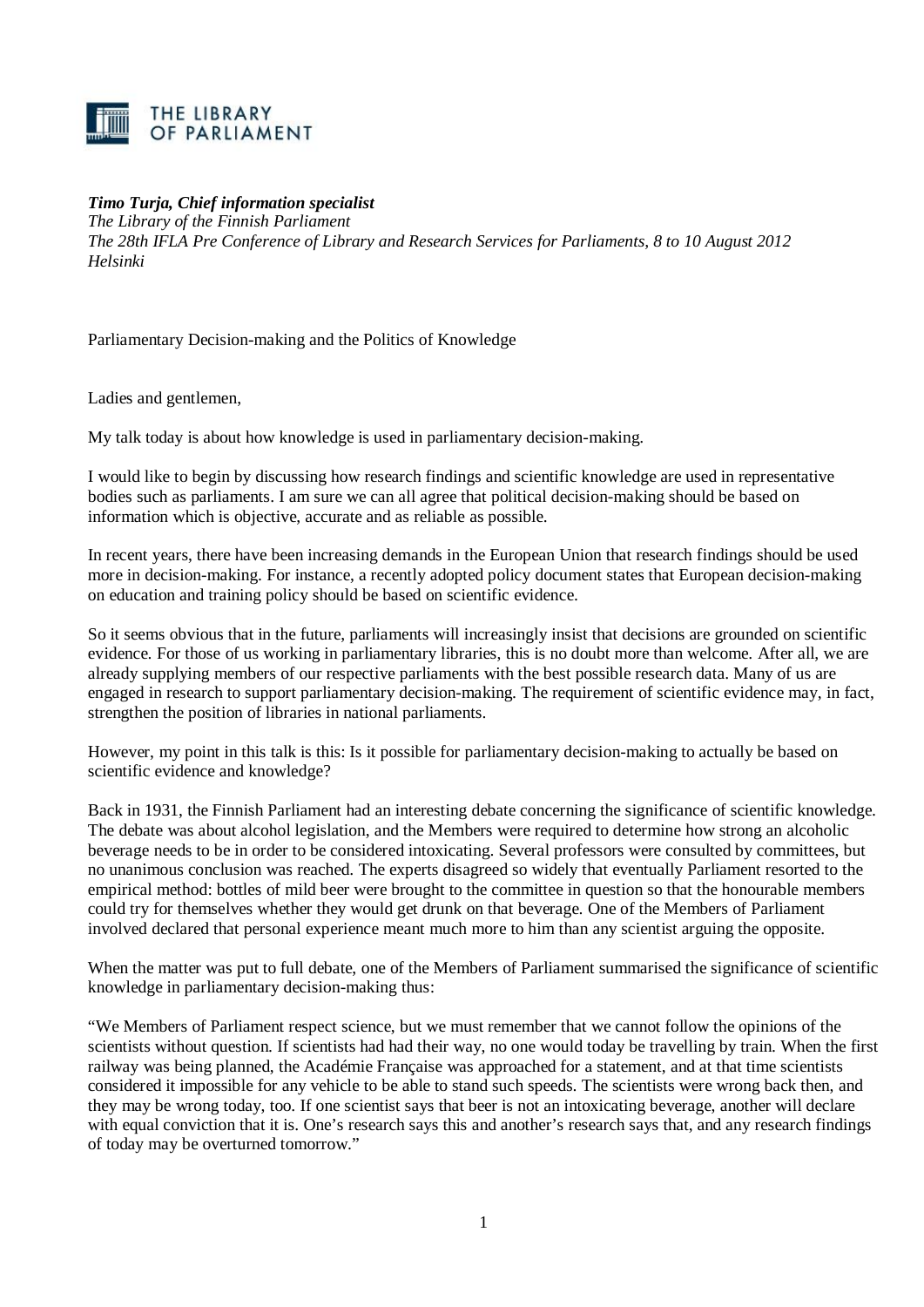This speech demonstrates admirably how difficult it is for politicians to rely on scientific expertise, no matter how distinguished or prominent the experts may be.

Firstly, scientific findings are often contradictory. It is a rare thing indeed for the scientific community to agree unanimously on the outcomes of any research. Disagreements between schools of thought may be so violent that Members of Parliament are simply unable to determine who among these arguing scholars might be right and whose information might be the most reliable. How could they, when even the scientists themselves cannot agree?

Secondly, scientific knowledge is becoming increasingly political. It is all too easy to see how even a natural science like environmental science may become politicised, not to mention disciplines such as social sciences and law, where the interpretations of scholars are always coloured by political attitudes and values. To quote Max Weber, many scientists are actually 'ersatz politicians', engaging in research to promote their own political goals. Members of Parliament understand this well enough and take such research for what it is: political statements rather than objective truths. And so they refuse to admit that such research has any scientific validity.

Thirdly, scientific knowledge about any social activities is always uncertain, because social developments always involve unpredictable, uncontrollable and unique elements. When Finland was debating whether to join the euro back in 1998, the matter was given serious thought by a committee consisting of the finest economists in the country. Yet in the end, these professors were unable to make any confident predictions about how joining the euro would affect Finland's national economy. The situation was a unique one, and it was impossible to model the outcomes of such a decision. The more extensive and unprecedented a decision is, the more uncertain the scientific knowledge behind it is.

Fourthly and finally, scientific knowledge can never resolve conflicts of values, and controlling conflicts of values is what parliamentary decision-making is all about. Applying findings of natural science to society at large requires normative deliberation, which involves looking at a far bigger picture than just the domain of scientific research. For instance, decisions about regulating genetic technology cannot be made on the basis of natural science alone, since there are ethical and moral dimensions involved. Scientific knowledge cannot determine the outcome of the value choices that must be made.

So, what we have learned so far is that the utilisation of scientific knowledge in parliamentary decision-making is imperfect at best. Science and politics simply do not mix. Scientists seek the truth, aim for objectivity and rely on peer review. Politicians, on the other hand, seek power, aim to promote the interests of their voters and question the authority of their opponents. Scientists and politicians have a vastly different view of reality: for scientists, reality is independent and objective; for politicians, it is rhetoric.

It is very typical of the parliamentary decision-making process that even the most rock-solid knowledge becomes uncertain, objective becomes subjective, and exact becomes inexact.

It is important for us library professionals to understand that information plays a different role at different stages of the decision-making process. The sociology of information reveals that decision-making, for instance in the Finnish Parliament, passes through five stages.

At the first stage, new social phenomena are brought up in parliamentary debate. Members of Parliament may refer to recently published books or scientific findings to make the other Members and the general public aware of a particular new social phenomenon. When Finnish Members of Parliament began to talk about globalisation in the early 1990s, for example, they cited scientists such as Manuel Castels, Anthony Giddens, Immanuel Wallerstein and Ulrich Beck.

At the second stage, this social phenomenon becomes politicised, as the political parties take their positions on it. At this point, organisations and lobby groups closely connected with the political parties also weigh in with their opinions. Members of Parliament now need to refine their views so that they are also politically expedient. Political expediency is always a matter of pragmatism, not veracity, as in research.

At the third stage, Parliament begins to establish a consensus and agrees on legislative measures. In practice, this means that the Government has submitted a Bill to Parliament, and this is referred to committee.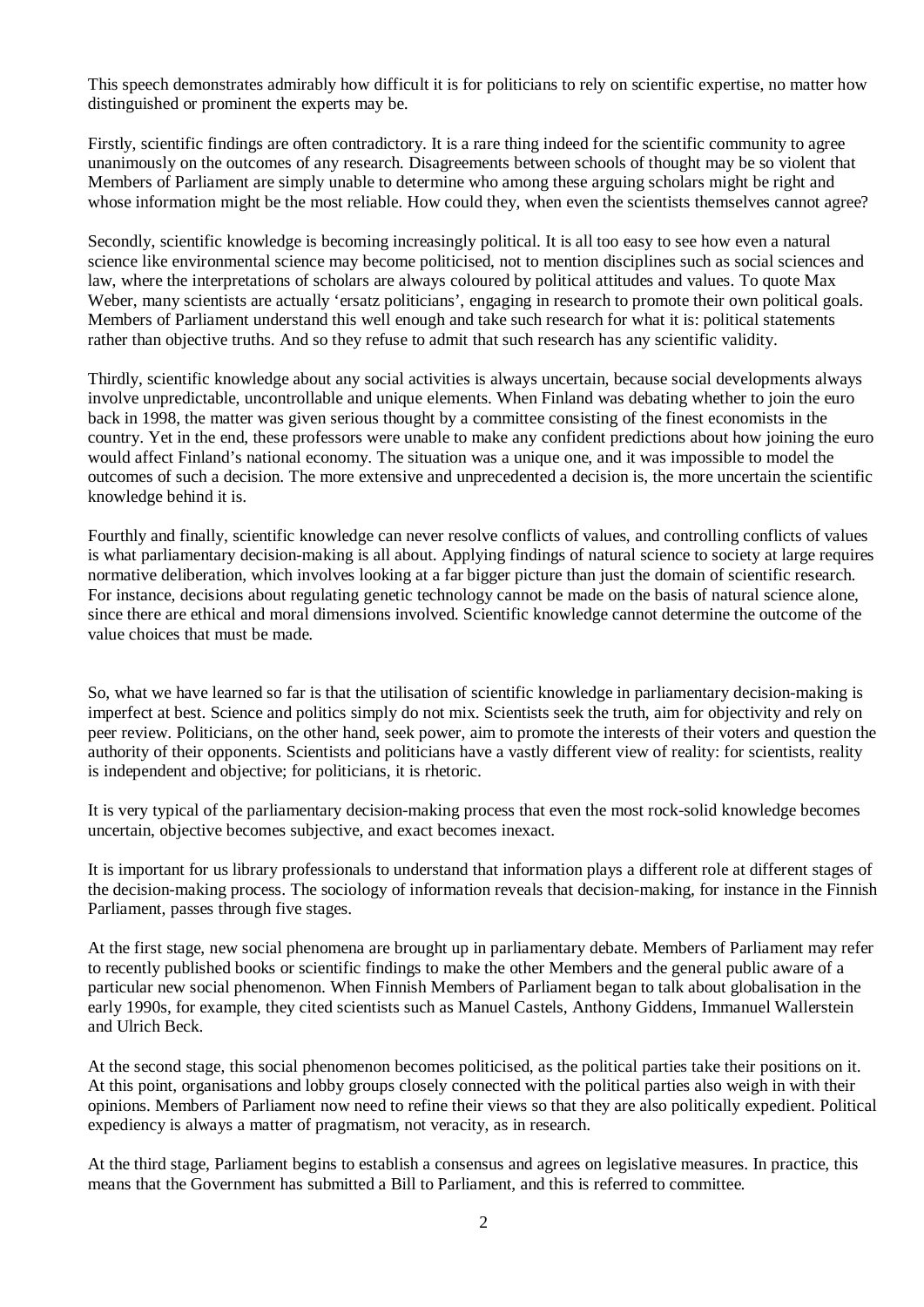Committee work is the most information-intensive work that there is in Parliament. Committee members need to immerse themselves in the matter being discussed, reading scientific studies and hearing experts. However, it is important to note that by the time a particular matter arrives in committee, it has in many cases already become political. Members of Parliament are thus mainly expecting experts and scientists to confirm their political viewpoints, which they have already decided. It is extremely rare for Members of Parliament to change their mind after receiving new information during the processing of a bill in committee.

I myself know of only one case in the entire history of the Finnish Parliament where a Member of Parliament publicly stated that he changed his mind because of receiving new research information in committee. This was in 1975 and the issue was the building of nuclear power plants. One Member of Parliament was converted from an opponent to a supporter of nuclear power after reading studies that convinced him of its safety.

The fourth stage is the actual decision-making, which usually means deciding which way to vote. At this point, a remarkable change occurs in the way a Member of Parliament uses information. Interview studies have revealed that at the moment of decision-making, Members of Parliament are almost never able to quote individual studies or research data that influenced their decision. At the moment of decision, the significance of expert knowledge and scientific evidence fades, and it fades almost to nothing. The views of lobbyists, interest groups and voters have a far greater impact on how Members of Parliament vote than any other information. How they decide to vote is always based on a consideration of all elements involved, weighing the often conflicting opinions of experts against one another and against the views of their voters.

The fifth stage is about evaluating the decisions made. Members of Parliament in Government parties will use information to legitimise decisions made by the Government, while those in the opposition will use information to dispute the legitimacy of those decisions.

So as we can see, the further the decision-making progress goes, the less influence expert knowledge and scientific evidence have.

To summarise, we might say that scientific knowledge is principally of conceptual importance in the decisionmaking process: Members of Parliament may find new ideas and new ways of looking at the structure of society in the studies they read. It is highly unusual for scientific information to be instrumentally useable; in other words, directly applicable to the solving of a specific social problem.

------------------------------------------

We at the Library of Parliament are committed to supplying the Members of Parliament with the best possible research data and scientific knowledge. However, as I pointed out earlier, the importance of information in parliamentary decision-making is not necessarily very high, at least not when it is time to vote.

The Finnish Constitution guarantees Members of Parliament complete independence, and they tend to interpret this to include independence from being swayed by experts. They may make decisions that are completely the opposite of what experts and scientists are telling them if their conscience tells them otherwise. One Member of Parliament put it like this:

"A Member of Parliament is obliged to give his/her full attention and recognition to expert opinions, but he/she is also obliged to consider the matter according to his/her own understanding, even if this may seem arrogant when the Member him/herself is not an expert in the matter. If the Member is convinced that the solution proposed by an expert will not achieve the best possible end result, it is the Member's responsibility to seek a solution different from what the experts have said or written."

As we well know, experts and scientists can also get it wrong – and this can be used as political ammunition. I am reminded of a particular incident that deeply damaged the credibility of scientific knowledge among Finnish parliamentarians. This incident was the Chernobyl nuclear power plant accident in 1986. When nuclear power had been discussed in Parliament earlier, the majority of experts in their statements had said that nuclear power is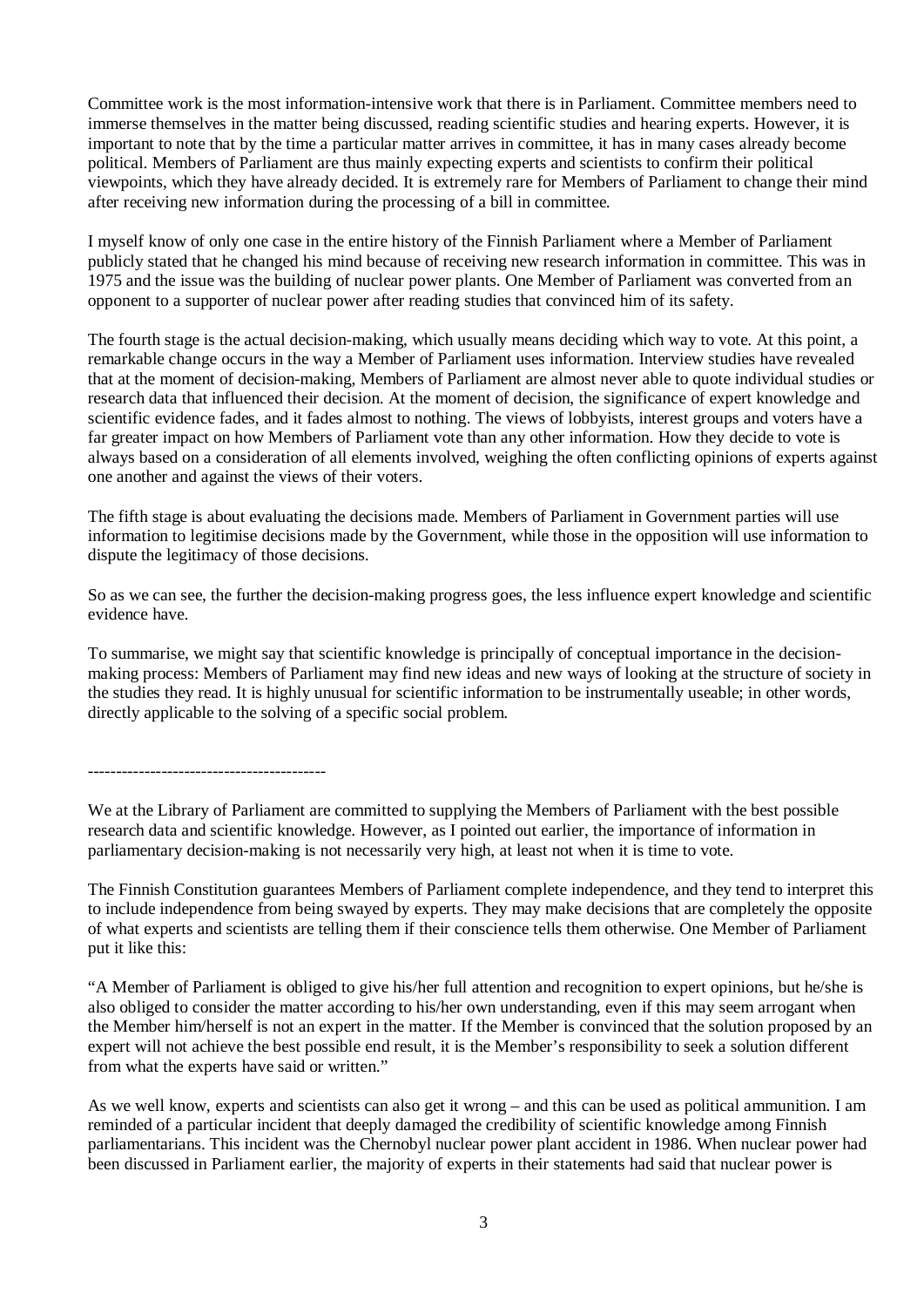completely safe. Chernobyl provided a spectacular counter-example, and as a result Finnish Members of Parliament lost confidence in experts and in scientific knowledge for a long time.

The political profile and training of Members of Parliament naturally affect how they view and use expert testimony. To simplify somewhat, there are two kinds of Members of Parliament: the practically oriented and the theoretically oriented. As far back as 1921, one Member wrote that there are constant disputes "between men and women of theory on the one hand, and practice on the other".

The theoretically oriented Members of Parliament swear by scientific expertise and are interested in research findings, books, reading and writing. They see society as a grand abstraction and are interested in developing its structures for the future.

The practically oriented Members of Parliament, on the other hand, focus on the experience of the individual and are interested in fixing social problems here and now. They appeal not to experts or science but to the common sense of ordinary people. In their speeches, they are more likely to quote folk wisdom than scientific research.

This is a gross simplification, of course. Most Members of Parliament display both qualities, in various proportions.

But we should ask ourselves: How well do we, as professionals working in parliamentary libraries, cater to these different types of politicians?

I would like to think that we provide a good service for those Members of Parliament who are interested in research data. But I must admit that we could do much better in reaching out and catering to the more practically oriented ones.

We should remember that politics is not just about information. Members of Parliament can do their jobs perfectly well even if they are not acquainted with the cutting edge of research or the latest literature. One of our best Members of Parliament of all time said in the 1970s that he never had time to read books. Instead, he read "the book of living life". Politics is not only a question about knowledge, it is also a question about understanding and skill. Members of Parliament can broaden their understanding and political skill through new experiences, observations about society, mingling with citizens and drawing on their social networks.

We should ask ourselves this: Can parliamentary libraries provide services aimed at improving the skill and understanding of Members of Parliament and not just their knowledge? Actually, the Finnish Library of Parliament provides just such a service. Since 1989, the Library of Parliament has been conducting in-depth interviews with former Members of Parliament. To date, this Oral History Archive contains more than 340 interviews, lasting more than six hours each on average. In these interviews, former Members of Parliament describe their backgrounds, experiences and their work in Parliament in considerable detail.

We have not yet found the best possible ways of leveraging this material, for instance in the training of new Members of Parliament. But I am confident that this material could help new Members gain a broader understanding of the special features and practices of parliamentary politics. There is a huge wealth of tacit information and experiential knowledge in this archive. We need to refine this raw material into a form that current Members can use to their benefit.

In conclusion, I would like to raise a question that I have rarely heard anyone address.

Why do parliamentary libraries exist?

The standard answers to this question go something like this: We exist to serve Members of Parliament. To improve the knowledge base of parliamentary decisions. To support democracy. To raise active citizens.